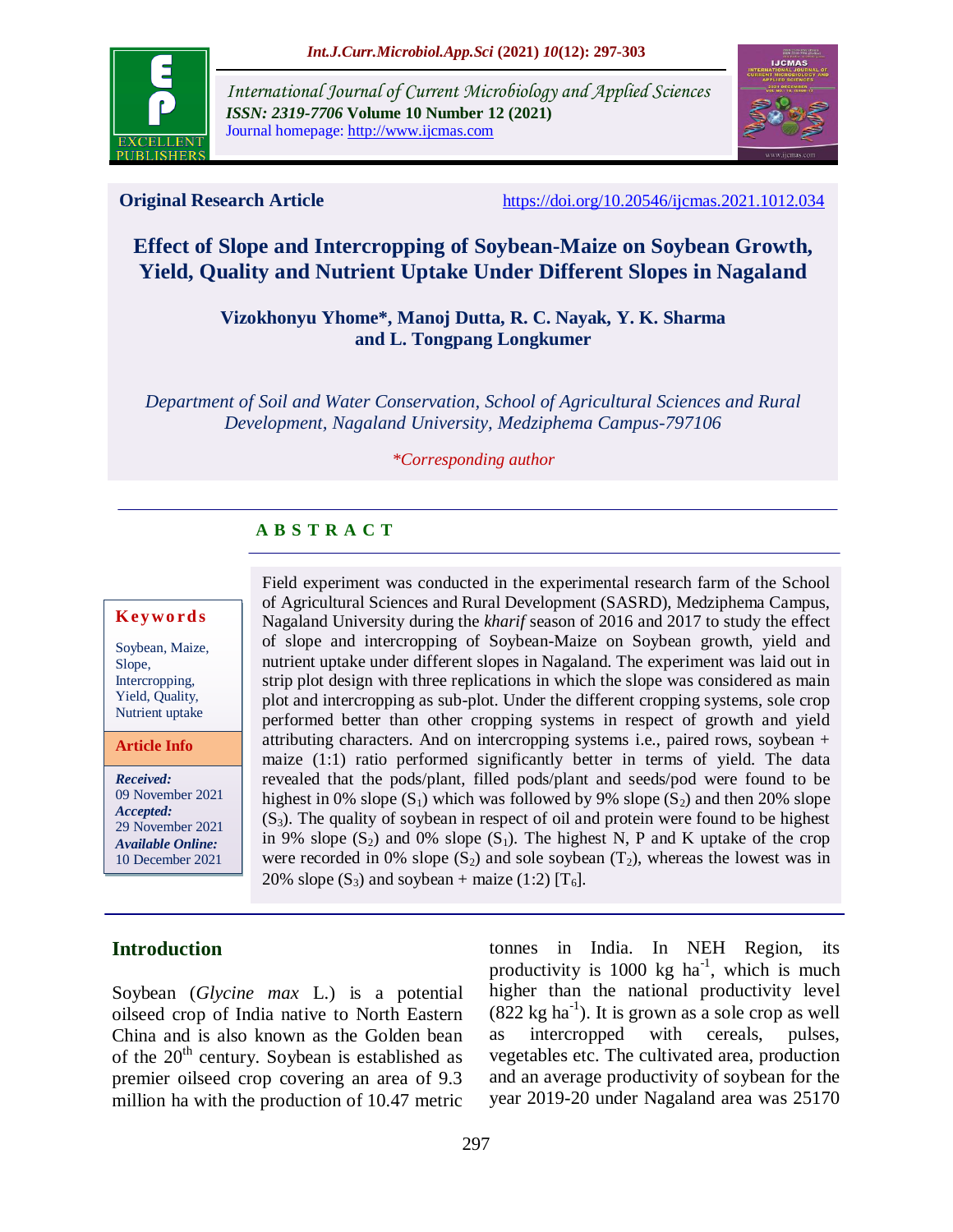ha, 31770 tonnes and 1,262.22 kg  $ha^{-1}$ respectively (Anonymous, 2020). It is considered as one of the most popular food items among the Naga tribes and is taken as pulse crop as well as fermented product locally called as 'Akhuni' or 'Dacie'. It is rich in high quality protein (40-45%), edible oil (18- 20%) and other nutrients like calcium, iron and glycine. As it meets the different nutritional needs of human being, it can help to overcome the problem of malnutrition in hilly and backward areas. It is also a good source of isoflavones and therefore it helps in preventing heart diseases, cancer and HIVs (Kumar, 2007). Because of the aforementioned qualities, soybean is also termed as "miracle bean", "poor man"s meat" and the "powerhouse of protein". It has contributed towards supporting the national economy and meeting the edible oil requirement of the nation in the past four decades. It is an excellent food for children, elderly people and pregnant and lactating women. Besides, being a healthy nutrition for general mass, soy protein is a proven cholesterol-lowering agent. It is kidney friendly and causes calcium to be better utilized to avoid the condition of osteoporosis (Basu *et al.,* 2006). The per capita consumption of the vegetable oil is increasing very rapidly, reaching to approximate 12.6 kg year<sup>-1</sup> in comparison to that of 4 kg year<sup>-1</sup> in 1961 and the projected demand for the year 2020 is expected to reach  $16.38 \text{ kg year}^{-1}$ , respectively. To meeting the need of future burgeoning population it will be requiring nearly 18.3 and 21.8 million tons of edible oil and the major share is to be meet from the soybean. It also builds up the soil fertility by fixing large amount of atmospheric nitrogen through the root"s nodules and also through leaf fall on the ground at maturity. Soybean is the main oil crop grown in Nagaland and intercropping with maize is one of the most common soil conservation method practiced by the Nagas. Thus, the present study was

initiated to evaluate the effect of intercropping of soybean-maize on soybean growth, yield and nutrient uptake under different slopes in Nagaland.

## **Materials and Methods**

The field experiment was conducted during *kharif* season of 2016 and 2017 at SASRD research farm. The research site is located at 25˚45"43" North latitude and 93˚53"04" East longitude with an altitude of 310 meters. The climate of the experimental site is sub-humid tropical with high humidity, moderate temperature and receives medium to high rainfall. Monsoon starts from the first week of June and extends to September and the rains gradually decrease from October. The dry period occurs from November to March.

The average rainfall ranges between 2000- 2500 mm. The mean temperature ranges from 21˚ to 32˚ C during summer and rarely goes below 8°C in the winter season. The experiment was laid out in strip plot design with three replications in which the slope  $(S_1,$  $S_2$  and  $S_3$ ) was considered as main plot and intercropping  $(T_1, T_2, T_3, T_4, T_5 \text{ and } T_6)$  as sub-plot. Soybean and Maize were sown in last week of June in both the years. Agronomic management practices were followed as per standard suggestion and growth data were taken at 30 days interval throughout the crop growing season. Yield attributes were recorded at harvest. Seed and straw samples were analyzed for nitrogen by modified Kjeldahl"s method (Jackson, 1973), phosphorus by di-acid digestion and yellow colour development method (Jackson, 1973) and potassium by flame photometric method (Jackson, 1973).The nutrient uptake was further calculated by multiplying the nutrient concentration values with the yield data. The data were statistically analyzed using standard procedures of ANOVA at 5% level of significance.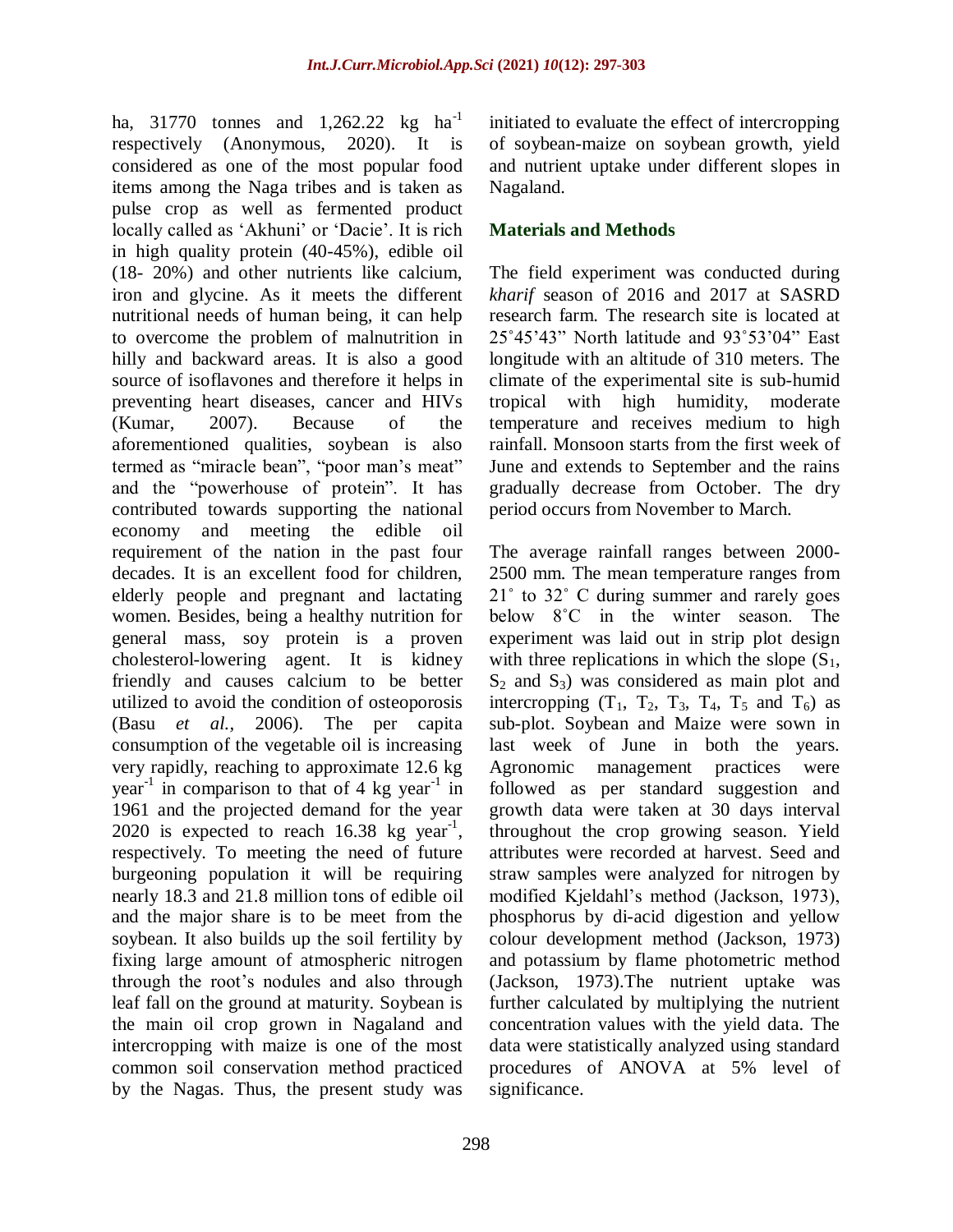#### **Results and Discussion**

### **Crop growth and yield attributes**

The effect of slope on yield attributes as is evident from Table 1 was observed to be higher at 0 % slope. The number of pods/plant though higher at 0% slope was comparable to the rest of the main treatments. The same was observed in the case of number of filled pods/plant for both the years. The number of seeds/pod was also not significantly affected by the varying degrees of slope.

Except for the control plots and sole maize cropped plots where soybean was not planted, neither of the yield attributes was affected significantly by the intercropping treatments. The lower number of soybean pods/plant obtained in intercrop could be due to shading and competitive effect by the taller maize as reported by Dalai (1977). Yield reduction in intercrop was related to reduce the number of pods/plant because number of pods significantly influences yield (Akanda and Quayyaum, 1982).

Data pertaining to yield as presented in Table 1 showed better yields at 0% slope compared to the rest of the treatments. Treatments at 0% slope gave higher yields during both years. The higher yield can be attributed to better growing conditions as compared to steeper gradients and more nutrients as there was minimal loss of top soil and equal distribution of sunlight.

Among the various intercropping ratios followed, sole soybean gave the highest yield for both years irrespective of slope. Sole soybean recorded the highest seed yield since it suffered from inter specific competition in the intercropping treatment. Similar results were reported by Sawargi and Tripathi (1999) in rice and soybean intercropping system.

Mouneke *et al.,* (2007) also reported higher seed yield of soybean in sole cropping than intercropping with cereals. This can be attributed to lesser competition. In the case of intercropping the growth as well as yield attributes may have been reduced due to competition from maize, as maize is a tall plant which may have induced shading effect on soybean plants resulting in lesser productivity. When the crop with large canopy intercropped with the small crops, such as maize and soybean intercropping, soybean yield could decrease due to interspecific light competition (Liu *et al.,* 2017).

# **Quality attributes**

Data pertaining to the oil and protein of soybean is presented in Table 2. The variations were not found to vary much due to slope. Oil and protein content were not affected significantly due to variations in slope.

Among the different intercropping methods, sole soybean was observed to record higher values than the rest of the treatments. The variations were however not wide in all the cases. The higher values can be attributed to lesser competition as compared to the other intercropped treatments where maize plant and its roots may have reduced the availability for uptake. Keeping aside the control treatment and sole maize treatment, the content of protein and oil were comparable to each other.

Protein synthesis in soybean is reported to be highly influenced by minerals such as phosphorous, potassium, nitrogen and sulphur (Utsumi *et al.,* 2002; Mahmoodi *et al.,* 2013). However, in this case, apart from sole maize and control plot where no crop was sown, the difference in the content of oil or protein among the treatments was comparable to each other.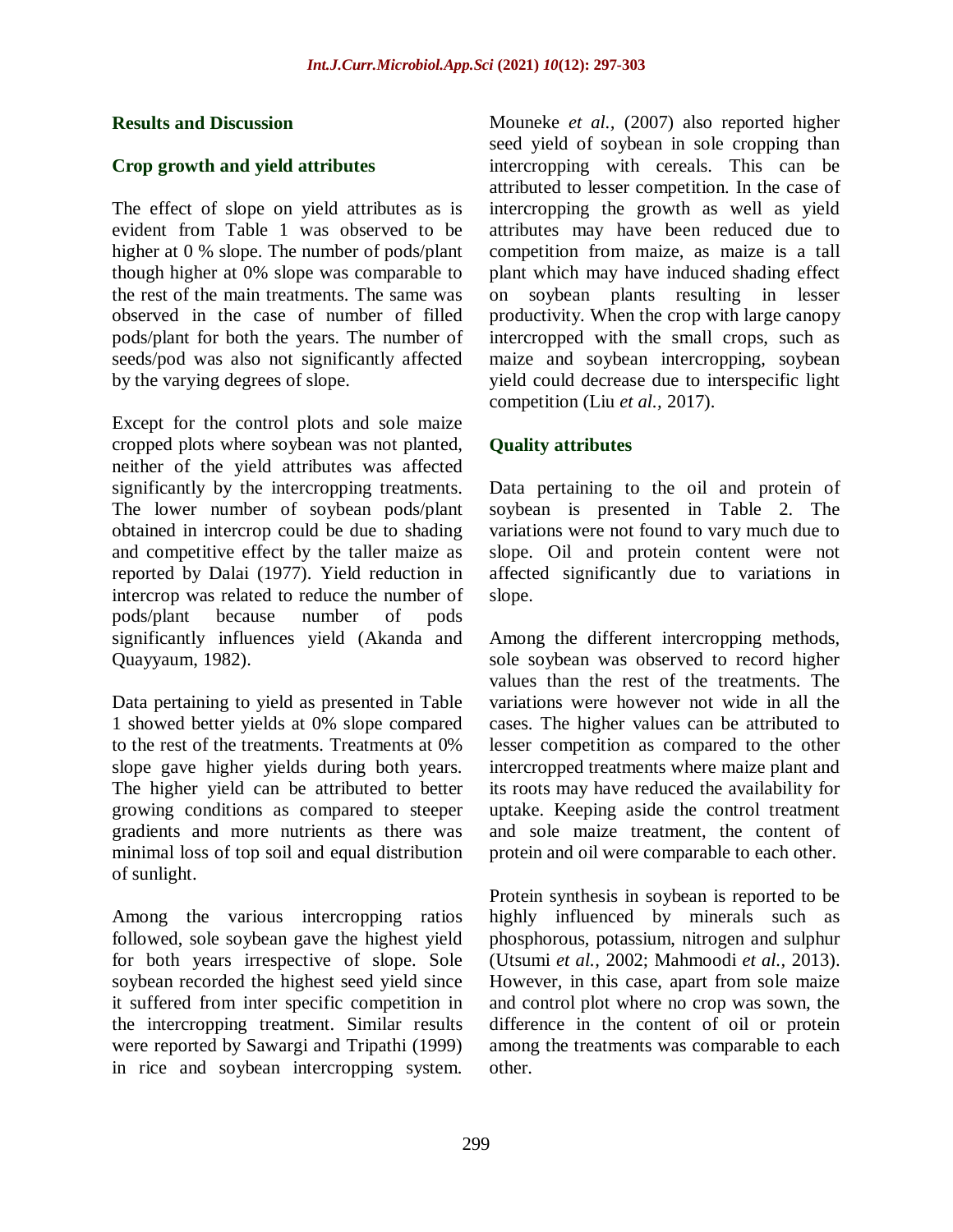| <b>Treatments</b>                             | <b>Number of</b><br>pods/plant |           | <b>Number of filled</b><br>pods/plant |           | <b>Number of</b><br>seeds/pod |           | <b>Grain yield</b><br>$(kg ha-1)$ |        |
|-----------------------------------------------|--------------------------------|-----------|---------------------------------------|-----------|-------------------------------|-----------|-----------------------------------|--------|
|                                               | 2016                           | 2017      | 2016                                  | 2017      | 2016                          | 2017      | 2016                              | 2017   |
| <b>Slope</b>                                  |                                |           |                                       |           |                               |           |                                   |        |
| $S_1(0)$                                      | 58.29                          | 56.87     | 57.07                                 | 55.53     | 2.00                          | 1.98      | 1078.6                            | 1060.0 |
| $S_2(9)$                                      | 54.23                          | 52.82     | 52.95                                 | 51.48     | 2.00                          | 1.98      | 960.0                             | 926.7  |
| $S_3(20)$                                     | 52.79                          | 51.46     | 51.52                                 | 49.57     | 2.04                          | 2.00      | 925.5                             | 892.2  |
| <b>Sem</b> ±                                  | 1.85                           | 1.63      | 1.67                                  | 1.62      | 0.02                          | 0.02      | 29.86                             | 34.5   |
| CD at $5%$                                    | <b>NS</b>                      | <b>NS</b> | <b>NS</b>                             | <b>NS</b> | <b>NS</b>                     | <b>NS</b> | 117.2                             | 135.6  |
| Crop                                          |                                |           |                                       |           |                               |           |                                   |        |
| $T_1$ - Control                               | 0.00                           | 0.00      | 0.00                                  | 0.00      | 0.00                          | 0.00      | 0.00                              | 0.00   |
| T <sub>2</sub> - Sole Soybean                 | 85.35                          | 83.11     | 84.69                                 | 80.78     | 3.11                          | 3.00      | 1610.0                            | 1560.0 |
| T <sub>3</sub> - Sole Maize                   | 0.00                           | 0.00      | 0.00                                  | 0.00      | 0.00                          | 0.00      | 0.00                              | 0.00   |
| T <sub>4</sub> - Soybean<br>$+$ Maize $(1:1)$ | 83.77                          | 81.64     | 81.44                                 | 79.42     | 3.00                          | 3.00      | 1476.6                            | 1426.7 |
| $T_5$ - Soybean<br>$+$ Maize $(2:1)$          | 81.59                          | 79.90     | 79.25                                 | 77.57     | 3.00                          | 3.00      | 1492.2                            | 1440.0 |
| $T_6$ - Soybean<br>$+$ Maize $(1:2)$          | 79.92                          | 77.63     | 77.70                                 | 75.41     | 2.96                          | 2.93      | 1349.4                            | 1297.8 |
| <b>Sem</b> <sup>+</sup>                       | 1.82                           | 2.51      | 1.96                                  | 2.04      | 0.03                          | 0.06      | 40.5                              | 36.75  |
| CD at $5%$                                    | 5.72                           | 7.91      | 6.73                                  | 7.31      | 0.09                          | 0.18      | 127.8                             | 115.8  |

**Table.1** Effect of slope and intercropping on number of pods/plant, filled pods/plant, seeds/pod and grain yield of soybean

*Note:* No crops grown in  $T_1$  – Control; No soybean grown in  $T_3$  – Sole Maize

#### **Table.2** Effect of slope and intercropping on oil and protein content of soybean

| <b>Treatments</b>              |           | Oil content $(\% )$ | Protein content (%) |           |  |
|--------------------------------|-----------|---------------------|---------------------|-----------|--|
|                                | 2016      | 2017                | 2016                | 2017      |  |
| <b>Slope</b>                   |           |                     |                     |           |  |
| $S_1(0)$                       | 11.28     | 11.17               | 23.83               | 24.00     |  |
| $S_2(9)$                       | 11.50     | 11.78               | 23.94               | 23.94     |  |
| $S_3(20)$                      | 11.39     | 11.61               | 23.83               | 23.83     |  |
| <b>Sem</b> ±                   | 0.29      | 0.16                | 0.13                | 0.15      |  |
| CD at $5%$                     | <b>NS</b> | <b>NS</b>           | <b>NS</b>           | <b>NS</b> |  |
| <b>Crop</b>                    |           |                     |                     |           |  |
| $T_1$ - Control                | 0.00      | 0.00                | 0.00                | 0.00      |  |
| T <sub>2</sub> - Sole Soybean  | 17.33     | 17.67               | 36.11               | 36.11     |  |
| T <sub>3</sub> - Sole Maize    | 0.00      | 0.00                | 0.00                | 0.00      |  |
| $T_4$ - Soybean +Maize $(1:1)$ | 16.89     | 17.22               | 35.33               | 35.56     |  |
| $T_5$ - Soybean +Maize (2:1)   | 17.11     | 17.11               | 35.78               | 35.89     |  |
| $T_6$ - Soybean +Maize (1:2)   | 17.00     | 17.11               | 36.00               | 36.00     |  |
| <b>Sem</b> <sup>+</sup>        | 0.31      | 0.22                | 0.13                | 0.24      |  |
| CD at $5%$                     | 0.98      | 0.70                | 0.41                | 0.75      |  |

*Note:* No crops grown in  $T_1$  – Control; No soybean grown in  $T_3$  – Sole Maize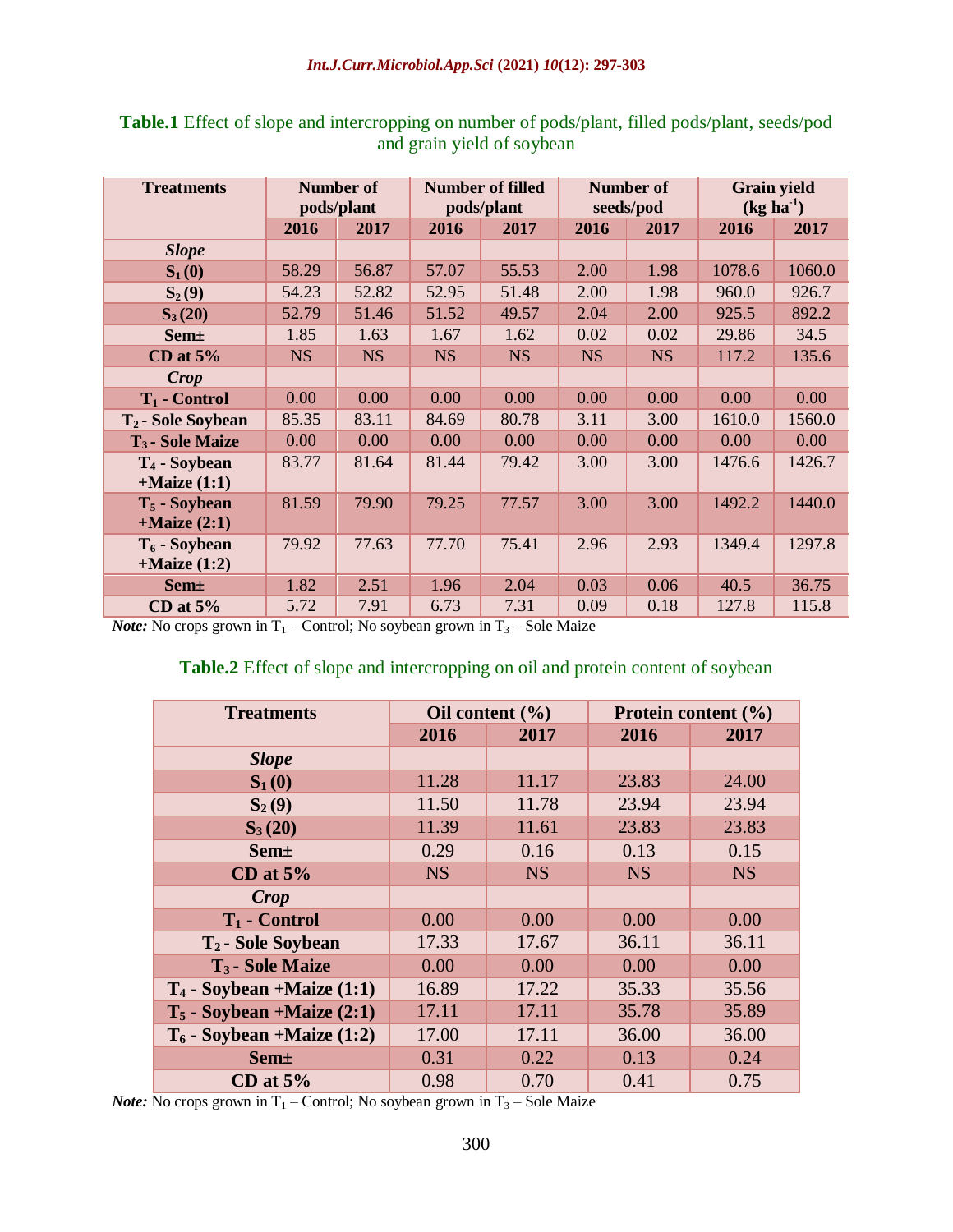| <b>Treatments</b>              | N uptake<br>(kg ha <sup>1</sup> ) |       | P uptake<br>(kg ha <sup>1</sup> ) |      | <b>K</b> uptake<br>(kg ha <sup>1</sup> ) |       |
|--------------------------------|-----------------------------------|-------|-----------------------------------|------|------------------------------------------|-------|
|                                | 2016                              | 2017  | 2016                              | 2017 | 2016                                     | 2017  |
| <b>Slope</b>                   |                                   |       |                                   |      |                                          |       |
| $S_1(0)$                       | 36.18                             | 34.96 | 3.50                              | 3.31 | 22.30                                    | 21.61 |
| $S_2(9)$                       | 32.03                             | 30.92 | 3.19                              | 3.03 | 20.73                                    | 19.93 |
| $S_3(20)$                      | 31.18                             | 29.90 | 3.05                              | 2.88 | 19.83                                    | 19.04 |
| <b>Sem</b> ±                   | 1.17                              | 1.27  | 0.11                              | 0.11 | 0.67                                     | 0.76  |
| CD at $5%$                     | 4.61                              | 4.98  | 0.45                              | 0.44 | 2.64                                     | 2.98  |
| Crop                           |                                   |       |                                   |      |                                          |       |
| $T_1$ - Control                | 0.00                              | 0.00  | 0.00                              | 0.00 | 0.00                                     | 0.00  |
| T <sub>2</sub> - Sole Soybean  | 52.51                             | 50.43 | 5.10                              | 4.79 | 32.68                                    | 31.21 |
| T <sub>3</sub> - Sole Maize    | 0.00                              | 0.00  | 0.00                              | 0.00 | 0.00                                     | 0.00  |
| $T_4$ - Soybean +Maize $(1:1)$ | 49.83                             | 48.12 | 4.81                              | 4.56 | 31.29                                    | 30.39 |
| $T_5$ - Soybean +Maize $(2:1)$ | 49.03                             | 47.29 | 4.92                              | 4.65 | 31.50                                    | 30.39 |
| $T_6$ - Soybean +Maize (1:2)   | 47.41                             | 45.72 | 4.63                              | 4.44 | 30.25                                    | 29.15 |
| $Sem\pm$                       | 1.48                              | 1.59  | 0.15                              | 0.13 | 0.95                                     | 0.82  |
| CD at $5\%$                    | 4.66                              | 5.01  | 0.47                              | 0.41 | 3.01                                     | 2.59  |

**Table.3** Effect of slope and intercropping on uptake of N, P and K by soybean

*Note:* No crops grown in  $T_1$  – Control; No soybean grown in  $T_3$  – Sole Maize

#### **Nutrients uptake**

The data on N uptake under different slopes varied from  $31.18$  kg ha<sup>-1</sup> to  $36.18$  kg ha<sup>-1</sup> in the year 2016 and 29.90 kg ha<sup>-1</sup> to 34.96 kg ha<sup>-1</sup> in the year 2017 (Table 3). The highest N uptake was recorded in 0% slope  $(S_1)$  in both the years recording  $36.18$  and  $34.96$  kg ha<sup>-1</sup> followed by 9% slope  $(S_2)$  during 2016 and 2017, respectively. The lowest N uptake was recorded in 20% slope  $(S_3)$  with a value of 31.18 and 29.90 kg ha<sup>-1</sup> during 2016 and 2017, respectively.

The effect of different slope percentage on P uptake of soil presented in Table 3 revealed that the highest P uptake i.e. 3.50 and 3.31 kg ha<sup>-1</sup> were recorded in 0% slope  $(S_1)$  in 2016 and 2017, respectively. And the lowest P uptake  $(3.05 \text{ and } 2.88 \text{ kg ha}^{-1})$  were found in 20% (S3) during 2016 and 2017. While the data pertaining to the K uptake presented in Table 3 under different slope percentage

pointed that the highest K uptake was noted in 0% slope  $(S_1)$  with a value of 22.30 and 21.61 kg ha $^{-1}$  in both the experimental years. The lowest was recorded in 20% slope  $(S_3)$  with a value of 19.83 and 19.04 kg  $ha^{-1}$ . Perusal of Table 3 revealed that variations in slope had significant effect on the uptake of nutrients. 0% slope recorded significantly higher values of N, P and K uptake followed by 9% and 20% slope respectively. The uptake of nutrients had a negative correlation with the degree of slope. Though there were slight variations in the nutrient content, the significant differences in uptake were a result of the differences in biomass and not because of the concentration.

Among the various intercropping systems, the highest N uptake i.e.  $52.51$  and  $50.43$  kg ha<sup>-1</sup> were recorded in sole soybean treatment in 2016 and 2017, respectively followed by soybean + maize (1:1)  $(T_4)$ . The lowest N uptake were found in soybean + maize  $(1:2)$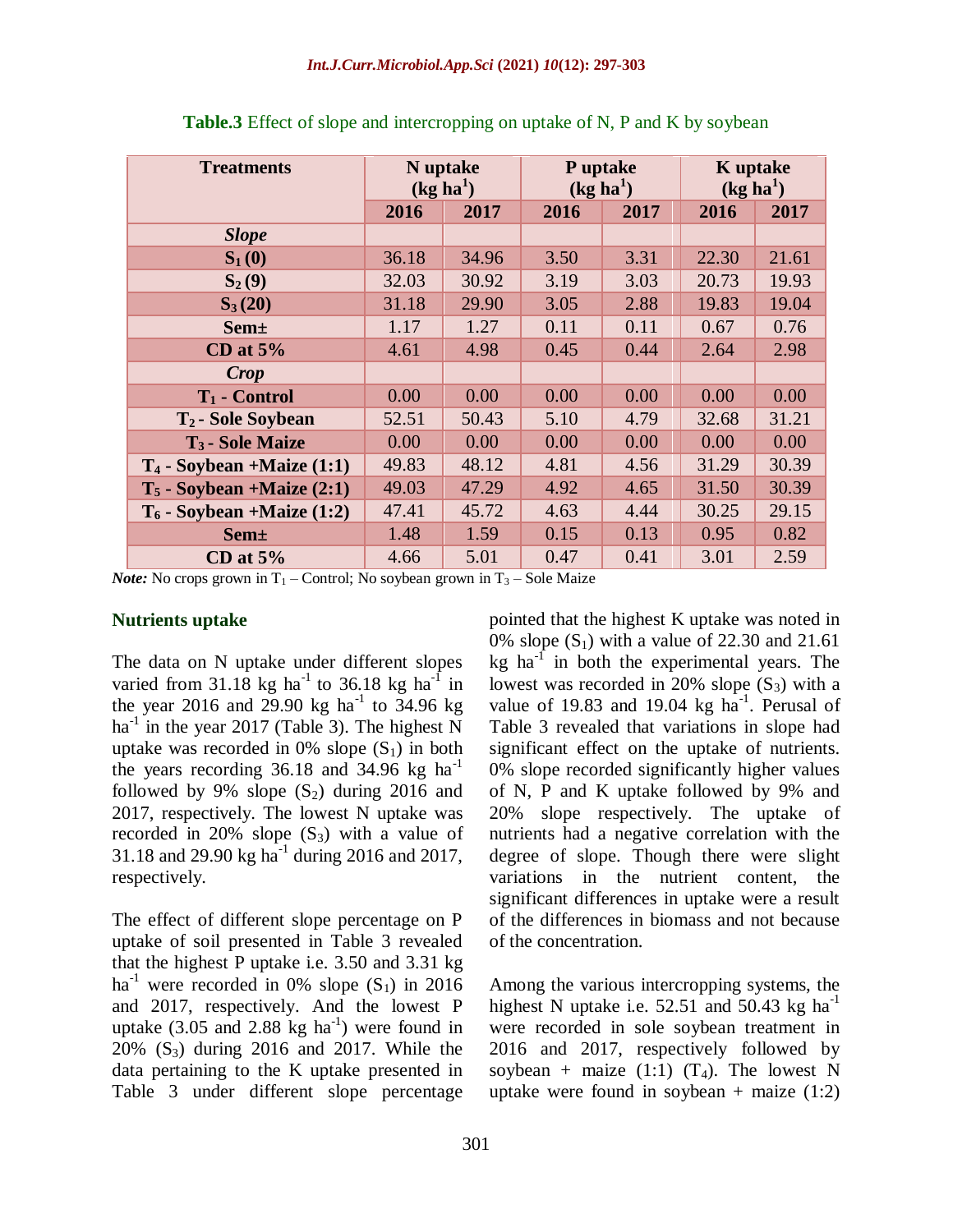$(T_6)$  during 2016 and 2017 respectively. The P uptake in the soil after various cropping pattern ranged from 4.63 to 5.10 kg  $ha^{-1}$  and 4.44 to 4.79 kg  $\text{ha}^{-1}$  in 2016 and 2017, respectively. In both the years of the experiment the highest P uptake was found in sole soybean  $(T_2)$  followed by soybean + maize  $(2:1)$   $(T_5)$  and the lowest was observed in soybean + maize (1:2)  $(T_6)$  sole maize. Data on different intercropping system on K uptake revealed that, the maximum value was found under sole soybean  $(T_2)$  during 2016 and 2017 respectively, with a value of 32.68 and 31.21 kg ha-1, which was followed by control  $(T_5)$ treatment during both the experimental years. However, the minimum K uptake of 30.25 and 29.15 kg ha<sup>-1</sup> was recorded under soybean + maize (1:2)  $(T_6)$  and soybean + maize  $(T_4)$ during 2016 and 2017, respectively.

Among the sub-treatments, sole soybean recorded higher values of N, P and K uptake compared to the intercropped treatments. Li Long *et al.*, (2001) also reported that nutrient acquisitions by intercrops were significantly greater when intercropped than when grown as sole crops. The variations in this regard can also be attributed to the differences in biomass production and not in the variations in nutrient concentration.

# **References**

- Akanda, M. E. and Quayyaum, M. A. 1982. Effect of intercropping soybean, mungbean, black gram and groundnut with maize. *Bangladesh Journal of Agriculture Science.* 84: 71-78.
- Anonymous. 2020. Directorate of Economics and Statistics, Govt. of Nagaland, *Nagaland Statistical Handbook*. 31.
- Basu, D., Francis, Kuliran. and Roy, B. D. 2006. Agriculture, food security, nutrition and health in North East India. Mittal Publication, New Delhi.
- Dalai, R. C. 1977. Effect of intercropping

maize with soybean on grain yield. *Tropical Agriculture (Trinidad).* 54(2): 189-191.

- Jackson, M. L. 1973. Soil Chemical Analysis, Prentice Hall of India Pvt. Ltd., New Delhi.
- Kumar, A. 2007. A study of consumer attitudes and acceptability of soy food in Ludhiana. MBA research project report, Department of Business Management, Punjab Agricultural University, Ludhiana, Punjab.
- Li, Long., Sun, Jianhao., Zhang, Fusuo., Li, Xiaolin., Yang, Sicun. and Rengel, Zdenko. 2001. Wheat/Maize or Wheat/Soybean strip intercropping I. Yield advantage and interspecific interactions on nutrients. *Field Crops Research.* 71.
- Liu, X., Rahman, T., Song, C., Su, B., Yang, F., Yong, T. and Yang, W. 2017. Changes in light environment, morphology, growth, and yield of soybean in maize-soybean intercropping systems. *Field Crops Research.* 200: 38-46.
- Mahmoudi, Robab., Jamshidi, Khalil. and Pouryousef, Majid. 2013. Evaluation of grain yield of maize (*Zea mays* L*.*) and soybean (*Glycine max* (L.) Merill) in strip intercropping. *International Journal of Agronomy and Plant Production.* 4(9): 2399-2392.
- Mouneke, C. O., Ogwuche, M. A. O. and Kalu, B. A. 2007. Effect of maize planting density on the performance of maize/soybean intercropping system in a guinea savannah agro-ecosystem. *African Journal of Agricultural Research.* 2(12): 667-77.
- Sawargi, S. K. and Tripathi, R. S. 1999. Planting geometry and nitrogen management in rice (*Oryza sativa*) and soybean (*Glycine max*) intercropping. *Indian Journal of Agronomy.* 44(4): 681-687.